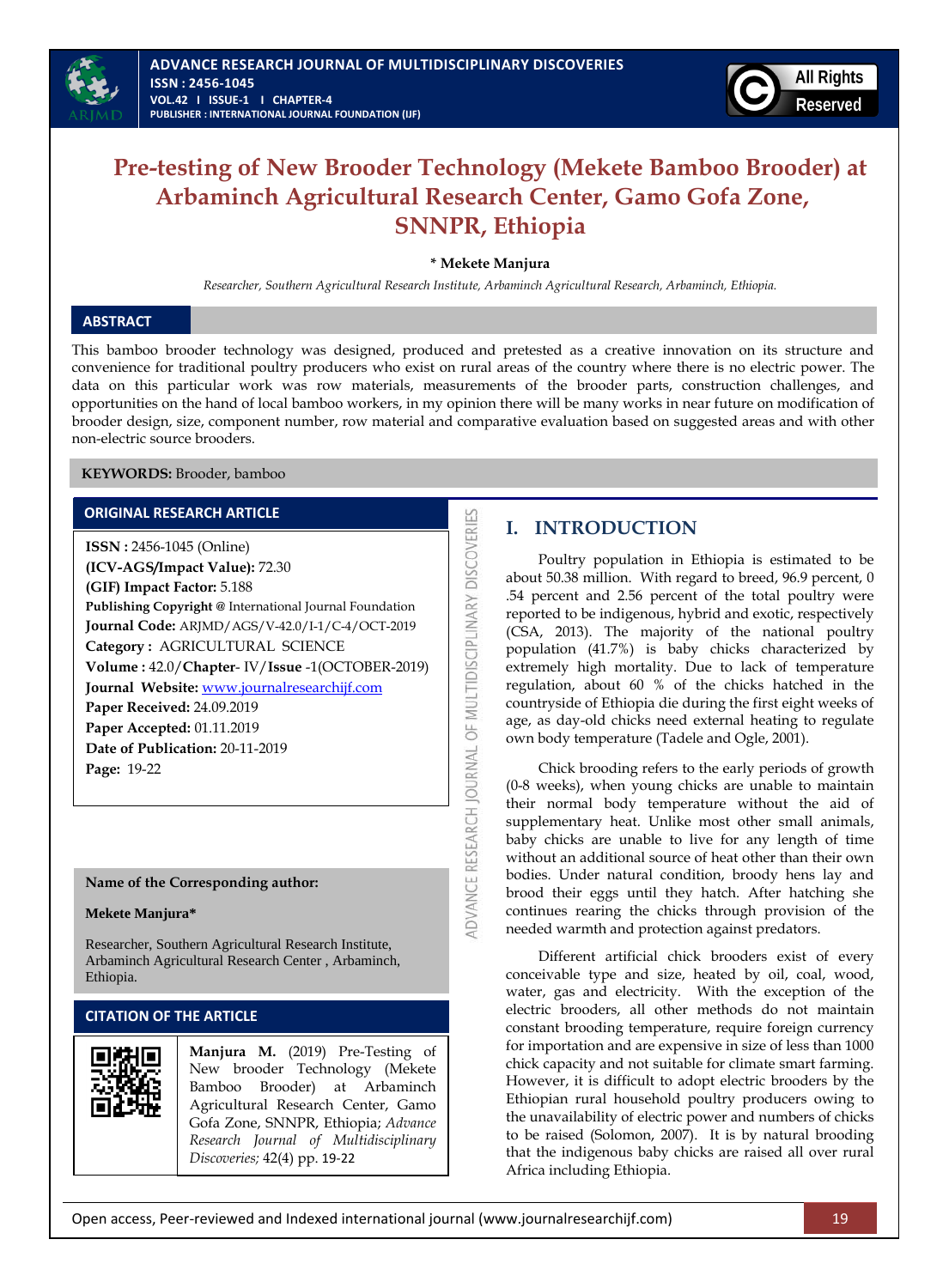### ADVANCE RESEARCH JOURNAL OF MULTIDISCIPLINARY DISCOVERIES **ISSN : 2456-1045 (ONLINE)**

The broody hen rearing and protecting few chicks ceases laying the egg during the entire incubation and brooding periods of up to 81 days (Getinet et al., 2013). Yet the success of the brooding process depends on the maternal instinct of the broody hen and the prevalence of predators such as birds of prey, pets and some wild animals, all of which are listed as the major causes of premature death of chicks (Solomon, 1999). Natural brooding as it is practiced in different parts of rural Ethiopia is characterized by high chick mortality. The average survival rate of baby chicks to an age of 3-months reared under natural brooding condition in Ethiopia is about 40 percent (Hoyle, 1992).

To solve these problems a number of technologies, techniques and management practices have been undertaken. Of these, introduction, evaluation and popularization of Mekete Bamboo Brooder is one way to increase the productivity of village chicken production system of the country. This technology utilizes simple and locally available materials and involves brooding of chicks by conserving their own metabolic heat to keep them warm. Under village conditions, the use of Mekete Bamboo Brooder has the advantages of providing protection against predator attack and reduces the risk of exposure to disease through confinement (Nigussie et al., 2003). Due to complexity of some local brooder technology design and expensiveness of raw materials, did not optimize the local framers financial capacity. Thus this proposal is prepared to solve such problem. The prototype picture is presented at the end of this work.

### **Objective**

- To develop new brooder which is more convenient for local chickens for high productivity and involves brooding of chicks by conserving their own metabolic heat to keep them warm
- > To develop new brooder technology that utilizes simple and locally available materials.

## **II. MATERIAL AND METHOD**

The thought of the technology, designing, prototype development and materials type was produced by the inventor of the technology, Me, Mr. Mekete Manjura.

# **III. NEW BROODER TECHNOLOGY DESIGNING AND MODEL BROODER CONSTRUCTION**

The newly designed Brooder (Mekete Brooder) has a round shape Unlike other brooders, this Brooder does not require coal, oil, or electricity for heating. The brooder made of a simple bamboo material in round form which is covered by mud or cattle dung up to 25cm of its height, a door, small ventilation holes on the bamboo wall, a bamboo made floor, a central nest, a roof (top cover) and wire mesh enclosing a chick run. The walls of the brooder

could be made of bamboo in round form, each being 30 cm high. 5cm at the top of the wall is not covered by mud or cattle dung. A door of appropriate dimension, depending on the size of the box, is made at any part of the wall. The floor of Mekete bamboo brooder should be made durable, smooth and easy to clean and disinfect.

The advantages and significance of the Mekete Bamboo chick brooding technology compared to natural brooding are the better performance in terms of number of chicks raised at a time and their survival rate, earlier start of egg laying by the hen and protection of chicks from predators such as birds of prey, pets and wild animals. It also better fits a market oriented production system, since batches of up to 50 chicks could be reared at a time. Compared to electric brooders the advantages and significance of the hay- box chick brooding technology are that:

- It is as productive as the electric brooder in any size of < 50 chicks.
- No artificial heat is employed in the Mekete Bamboo Brooder and hence brooding costs are saved.
- It is portable and exposes the chicks to natural vegetation.
- It is simple and could successfully be operated and managed without high level specialized training.
- It can be modified by local skills to the local situation of climate and available type of construction materials.

The construction and management of the Mekete Bamboo Brooder have been well conceived, operationalized and monitored.

### **Figure1. Design of Mekete Bamboo Brooder**

MULTIDISCIPLINARY DISCOVERI

5F

**IDVANCE RESEARCH JOURNAL** 



Open access, Peer-reviewed and Indexed international journal (www.journalresearchijf.com) 20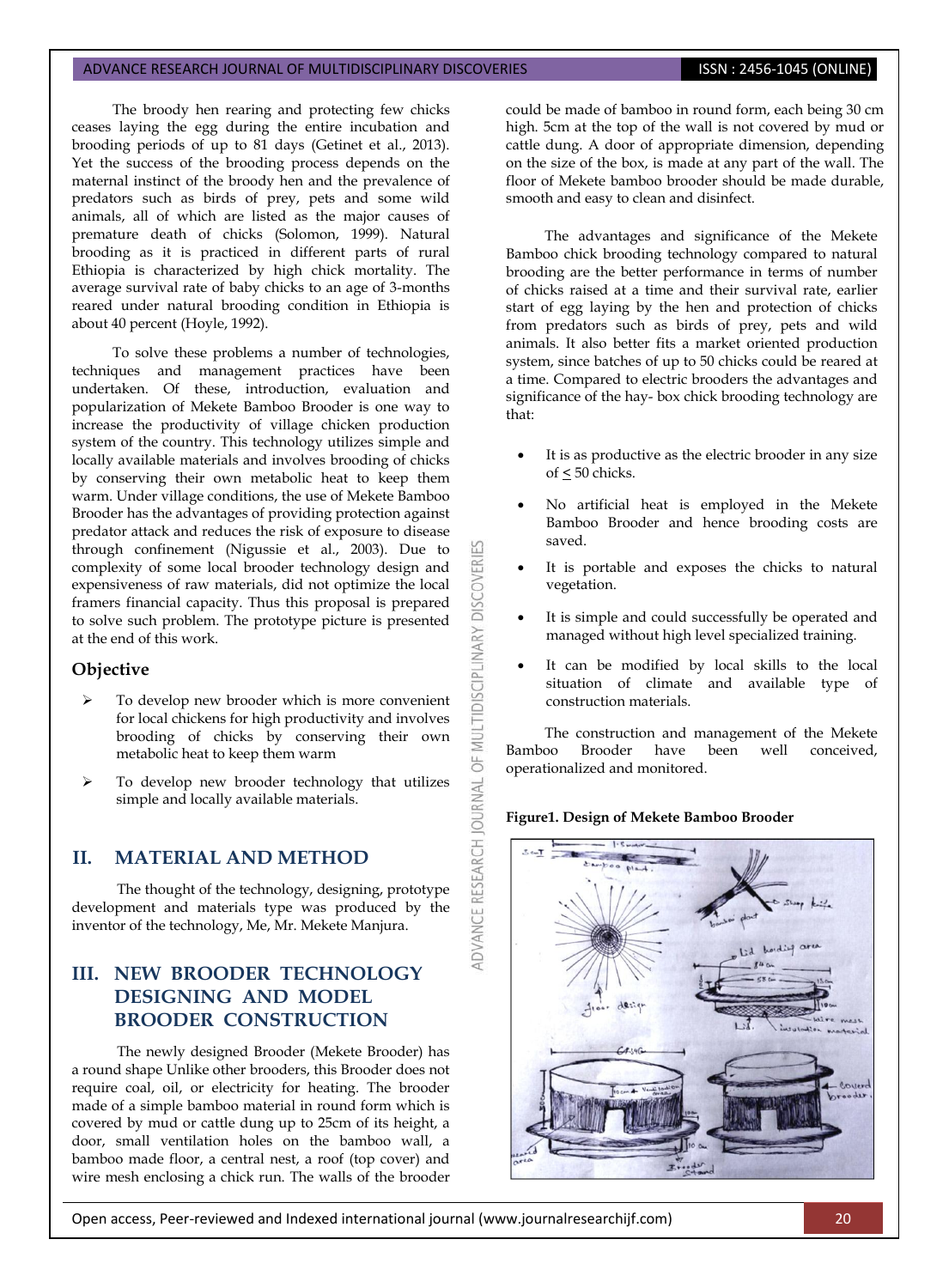# **IV. MODEL BROODER CONSTRUCTION AND SPECIFICATION**

Mekete bamboo brooder is not using any artificial heat like coal, oil, or electricity for heating. The brooder comprises of a simple square bamboo box made of eight outer framing wooden frame, four bamboo boards, a door, ventilation parts on the wall, a bamboo made floor, a central nest, a roof (top cover made of bamboo) and wire mesh enclosing a chick run (Figure 1). The walls of the brooder could be made of 4 outer framing boards, each being 30 cm high and 127 cm width. Free ventilation area of 10 cm height is left on the wall during mud or caw dang smearing time. A door of appropriate dimension, depending on the size of the box, is made at the center of one of the four frame boards. The floor of the brooder was made of bamboo and it is durable, smooth and easy to clean and disinfect.

Half inch wire-mesh tightly stretched on the central nest to prevent sagging and it keeps the hay to stay on the floor and wall for long time. Insulation material (hay or straw) is stuffed very loosely into the space between the central nest and the wall of the brooder. The roof or lid of the hay-box is made of bamboo and filled with an insulation material. The run is made of 8- wooden frame and 4 bamboo made board, each of them 30 cm high and 127 cm width (similar in height to the wall of the brooder) covered by wire mesh.

After detailed clarification and training the prototype and specification was given to local bamboo art professionals to produce the model brooder. This new brooder technology was designed, produced and pretested as the first innovation on its structure and convenience for rural areas of the country where there is no electric power. The data on this particular work was measurements of the brooder parts, construction challenges, and opportunities of the brooder on the hand of local bamboo workers, in my opinion there will be many works in near future on modification of brooder design, size, component number, row material and comparative evaluation based on suggested areas and with other non electric source brooders. This would increase small scale poultry production in general and egg productivity in particular. The brooder is easy to construct, use and modify with the use of locally available skills and materials (Photos A,B,C,D,E,F,G). The following pictures illustrate the model brooder.



# **V. MEASUREMENTS OF EACH PART OF THE BROODER**

### **A. How to made or prepare the floor part of the brooder ?**

- Cut the bamboo diagonally by using sharp knife, into thin parts (because to make is suitable for this bamboo brooder building), see Figure A.
- **B. How to made or prepare the whole body of the brooder ?**
- Floor of the brooder, which is away from the wall up to 10cm.
- Wall of the brooder, which is 30cm from the floor of the brooder.
- **C. Fully completed Mekete bamboo brooder**
- The diameter of the brooder is 64.34cm. Floor of the brooder, which is away from the wall up to 10cm from the wall and inside the wall is 64.34cm diameter.
- The height of the wall is 30cm and the measuring starts from the floor of the brooder.

 $\bullet$ 

**DISCOVERI** 

OF MULTIDISCIPLINARY

JOURNAL

ADVANCE RESEARCH